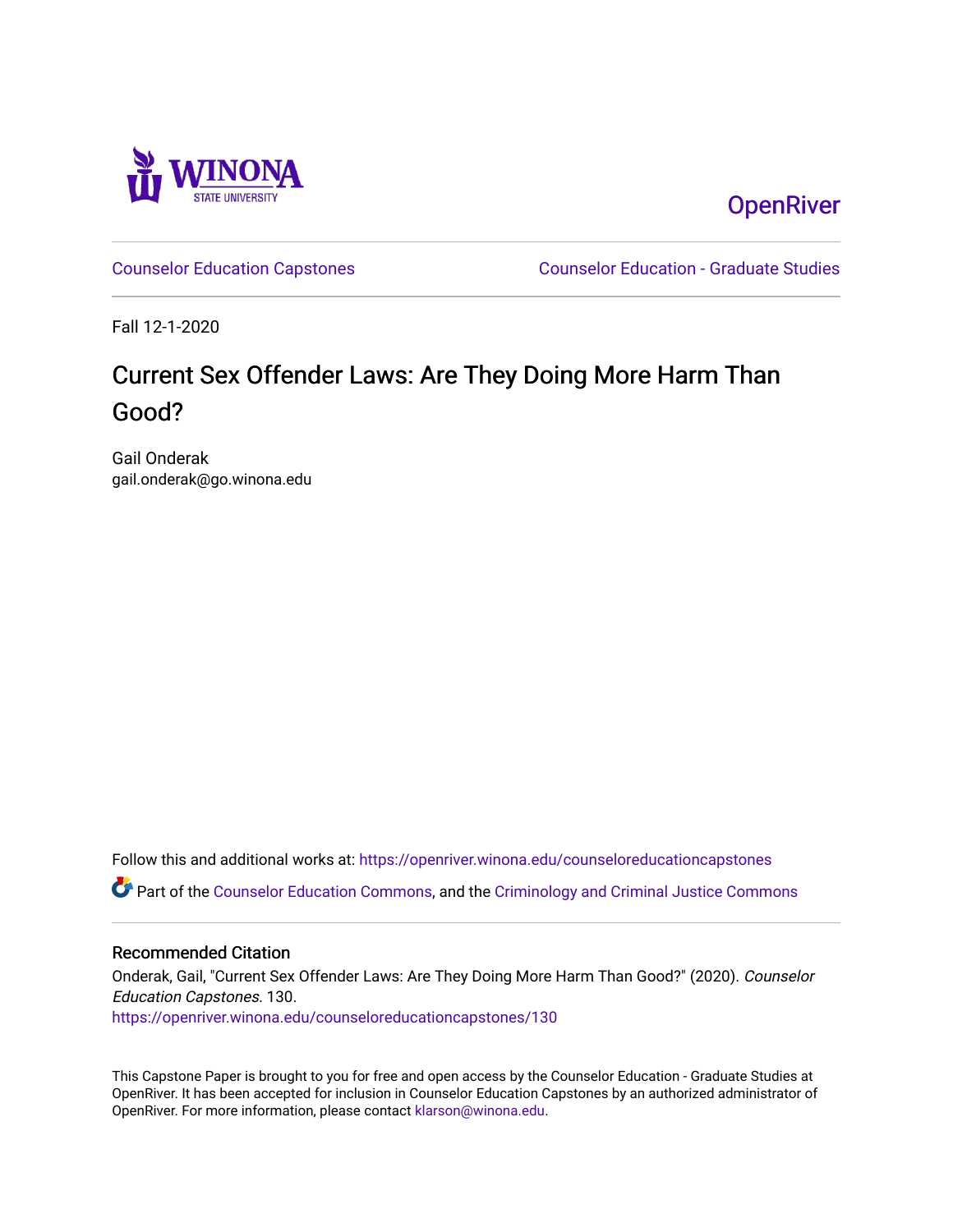Current Sex Offender Laws: Are They Doing More Harm Than Good?

Gail M. Onderak

A Capstone Project submitted in partial fulfillment of the

requirements for the Master of Science Degree in

Counselor Education at

Winona State University

Fall 2020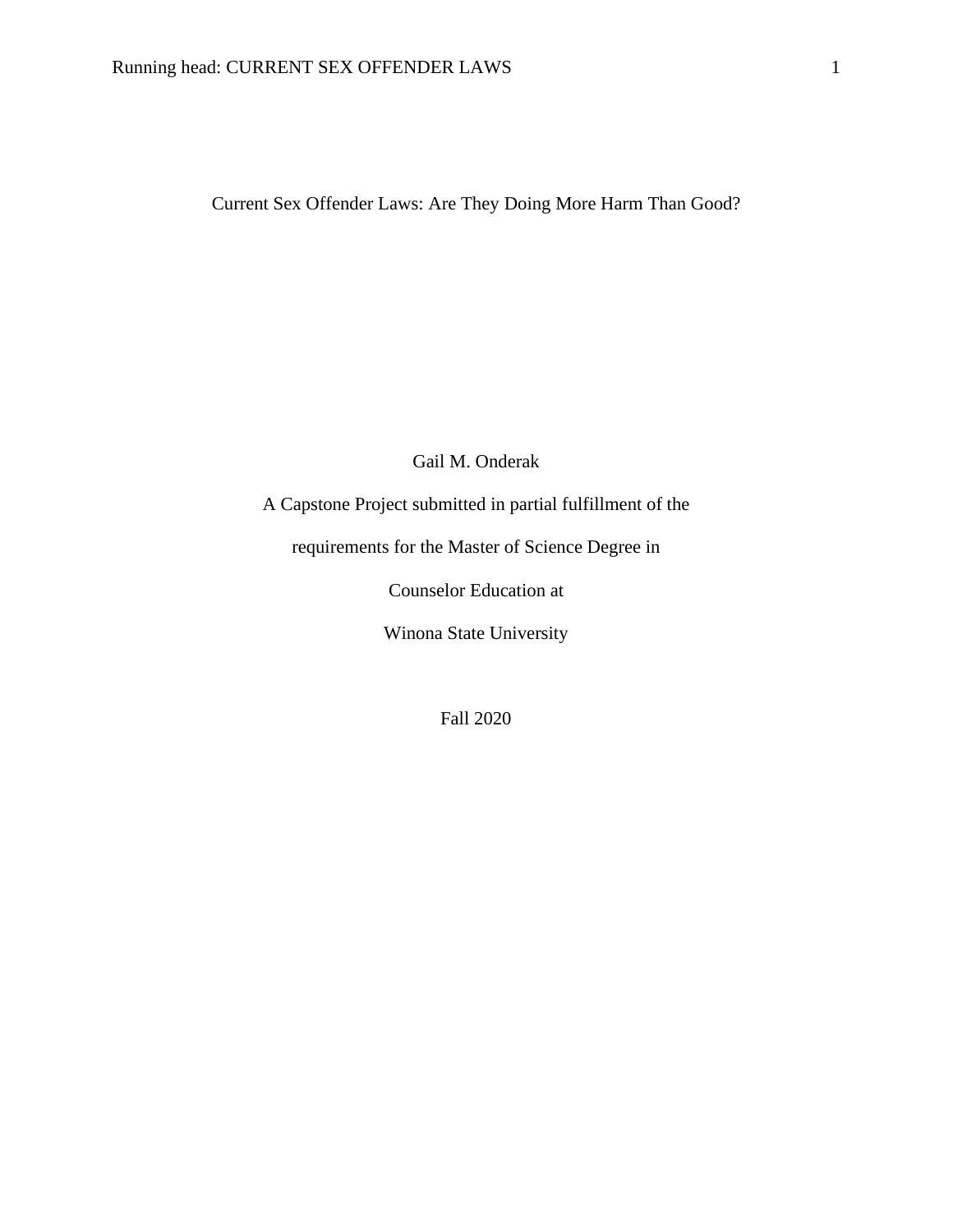Winona State University

College of Education

Counselor Education Department

### CERTIFICATE OF APPROVAL

\_\_\_\_\_\_\_\_\_\_\_\_\_\_\_\_\_\_\_\_\_\_\_\_\_\_

# CAPSTONE PROJECT

\_\_\_\_\_\_\_\_\_\_\_\_\_\_\_\_\_\_\_

Current Sex Offender Laws: Are They Doing More Harm Than Good?

This is to certify that the Capstone Project of

Gail M. Onderak

Has been approved by the faculty advisor and the CE 695 – Capstone Project

Course Instructor in partial fulfillment of the requirements for the

Master of Science Degree in

Counselor Education

Capstone Project Supervisor: \_\_Mary Fawcett\_\_\_\_\_\_\_\_ Name 3 pt

Signature

Approval Date: \_\_\_\_\_12/1/20\_\_\_\_\_\_\_\_\_\_\_\_\_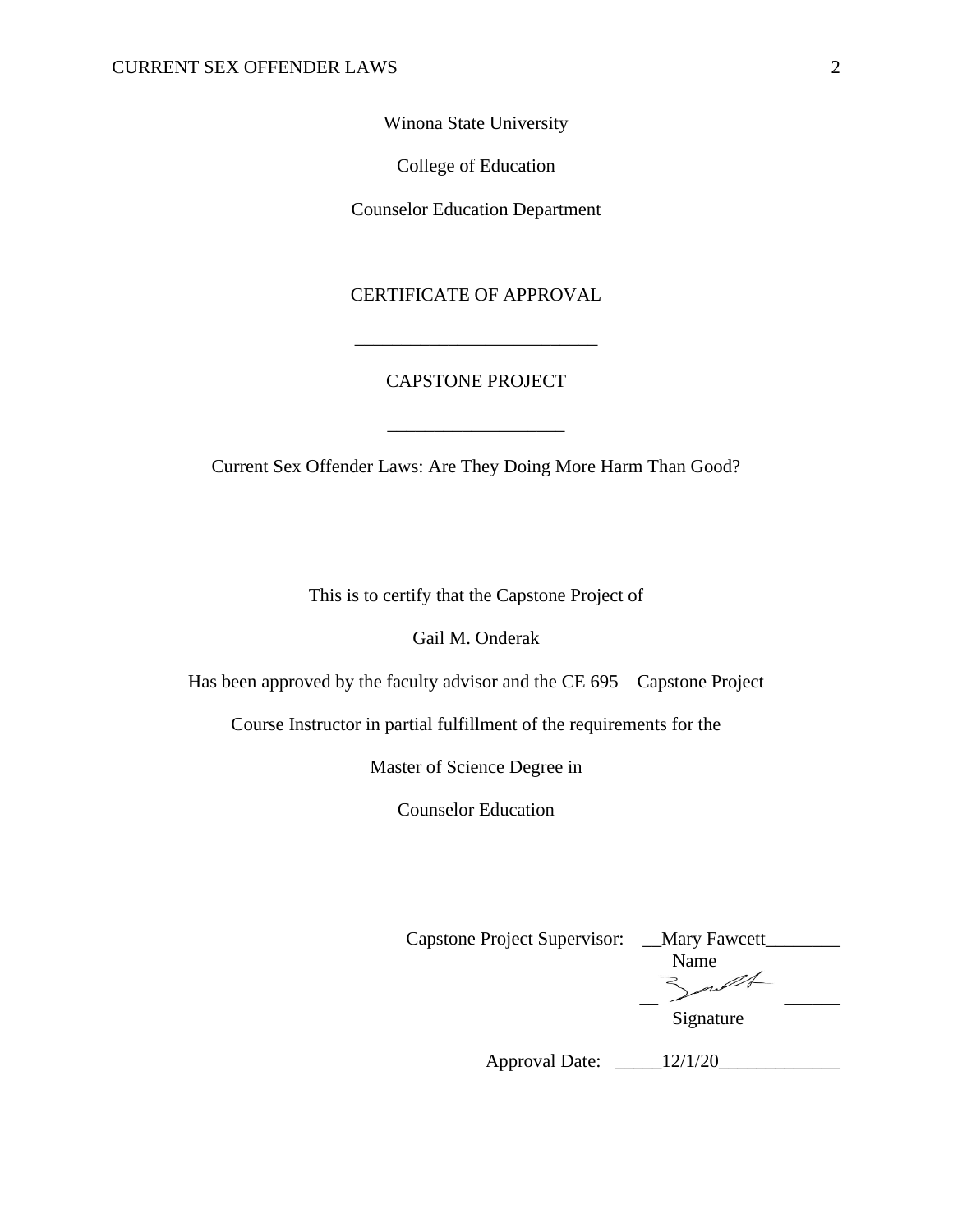#### **Abstract**

Public sentiment toward sex offenders is that of hatred, contempt, and fear. These attitudes have led to the creation of sex offender legislation that is exceptionally restrictive and punitive. While best practices and current treatment models call for minimization of risk and maximization of personal fulfillment in order to reduce recidivism, sex offender laws pose as obstacles to these goals. A review of the risk-need-responsivity (RNR) principles and the Good Lives Model (GLM) treatment approach highlights the contrast between intended outcomes of these methods and the challenges that sex offender notification and registration (SORN) and residency restrictions present when trying to achieve them. Strategies for support and advocacy are presented for counselors who work with the sex offender population.

*Keywords:* sex offender, sexual abuse, risk-need-responsivity, RNR, Good Lives Model, GLM, sex offender notification and registration, SORN, residency restrictions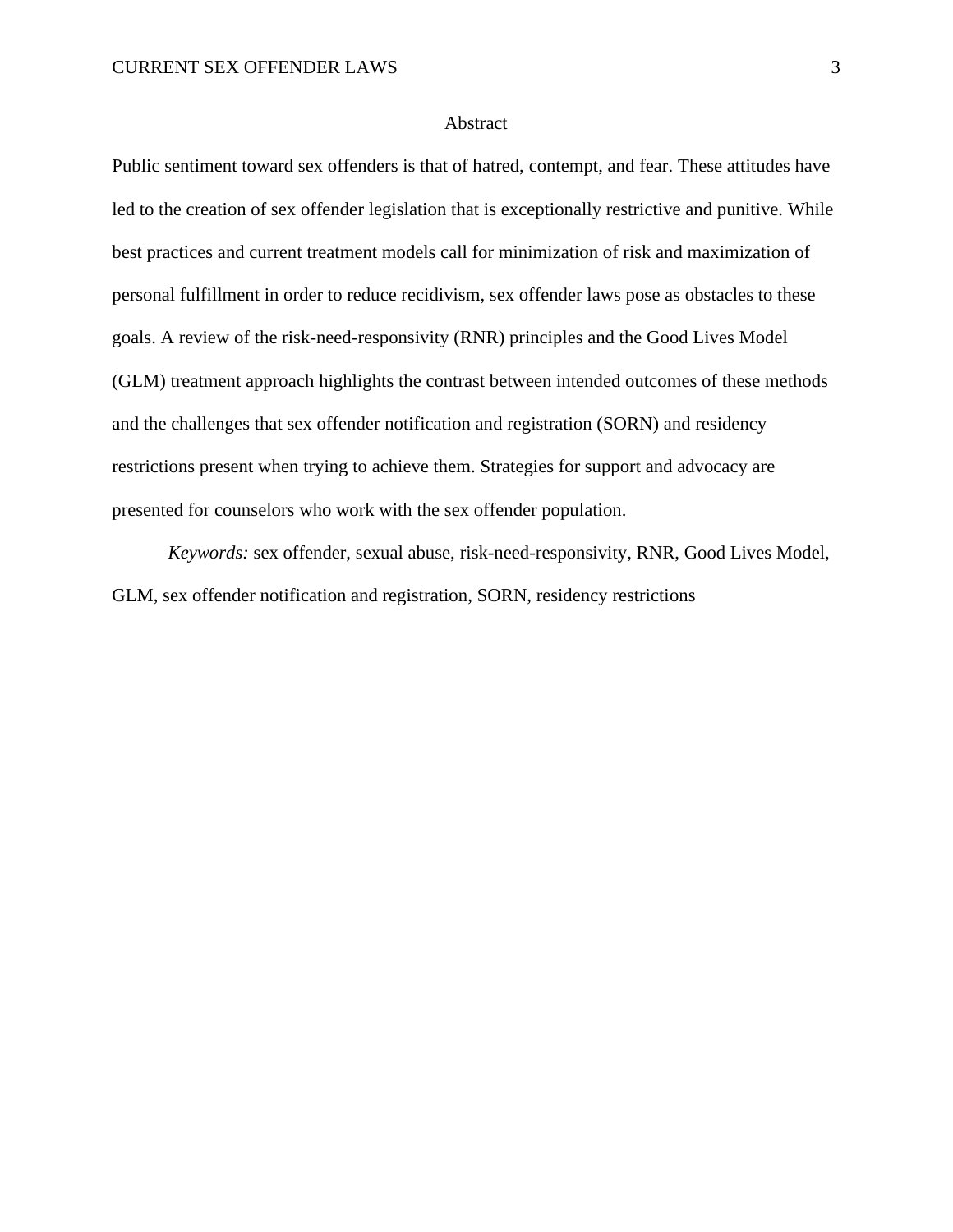# Contents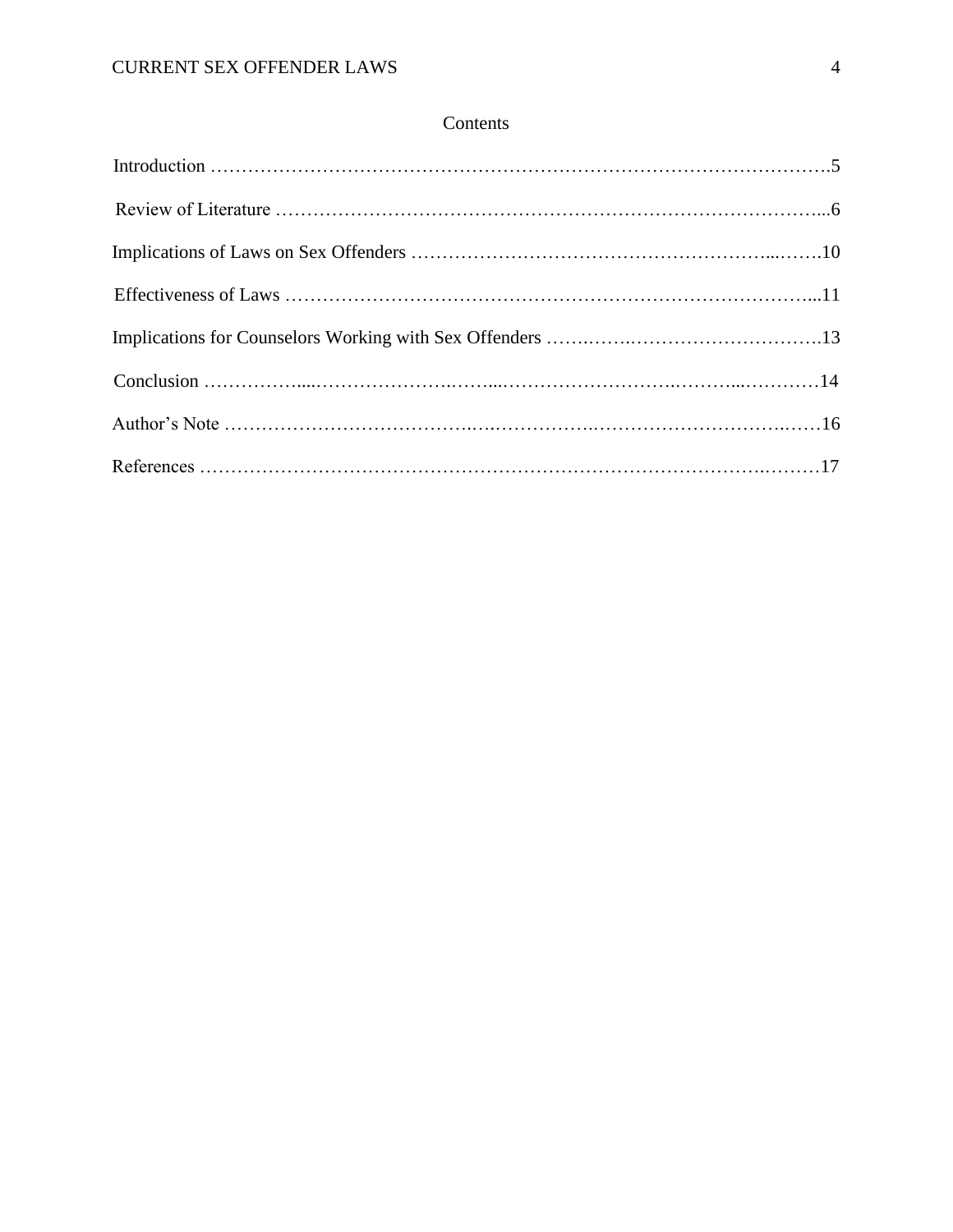#### **Current Sex Offender Laws: Are They Doing More Harm Than Good?**

Horror and disgust are often the public's reaction to sexual offenses (King, 2019). Persons who commit these offenses are the most despised and feared criminals in society (Meloy et al., 2013). They are perceived as "modern day monsters" and "sexual predators" (Berryessa & Lively, 2019; Pickett et al., 2013). As many community members believe sex offenders cannot be treated or cured, they assume recidivism is inevitable (Berryessa & Lively, 2019). In a study by Brown et al. (2008) on public attitudes regarding the reintegration of sex offenders into the community, one respondent stated, "The only sure way to control them is to keep them behind bars until they die" (p. 266).

Public fear of sex offenders and misconception surrounding sexual offenses have resulted in pressure on policy makers to enact extensively punitive legislation (Meloy et al., 2013). Sex offender laws are harsher than even those for murderers (Pickett et al., 2013). Current research in the field supports using the Risk-Need-Responsivity (RNR) principles as a framework for the treatment of individuals with problematic sexual behaviors (Association for the Treatment of Sexual Abusers [ATSA], 2016). And treatment programs which target not only risk reduction but also promotion of offender goals, such as the Good Lives Model (GLM), have proven effective in reducing recidivism in this population (Yates, 2013). However, sex offender registration and notification (SORN) and residency restriction laws seem to work in opposition to the principles and goals outlined in the RNR and GLM paradigms. Further, research demonstrates that these laws have not been effective in reducing recidivism and are very costly to enforce (Meloy et al., 2013; Tewksbury & Jennings, 2010; Weinberger, 2019). Counselors serving the sex offender population are called to equip their clients with the skills necessary to manage the adverse effects of current laws and are charged with advocating for reformed legislation (Levenson et al., 2007).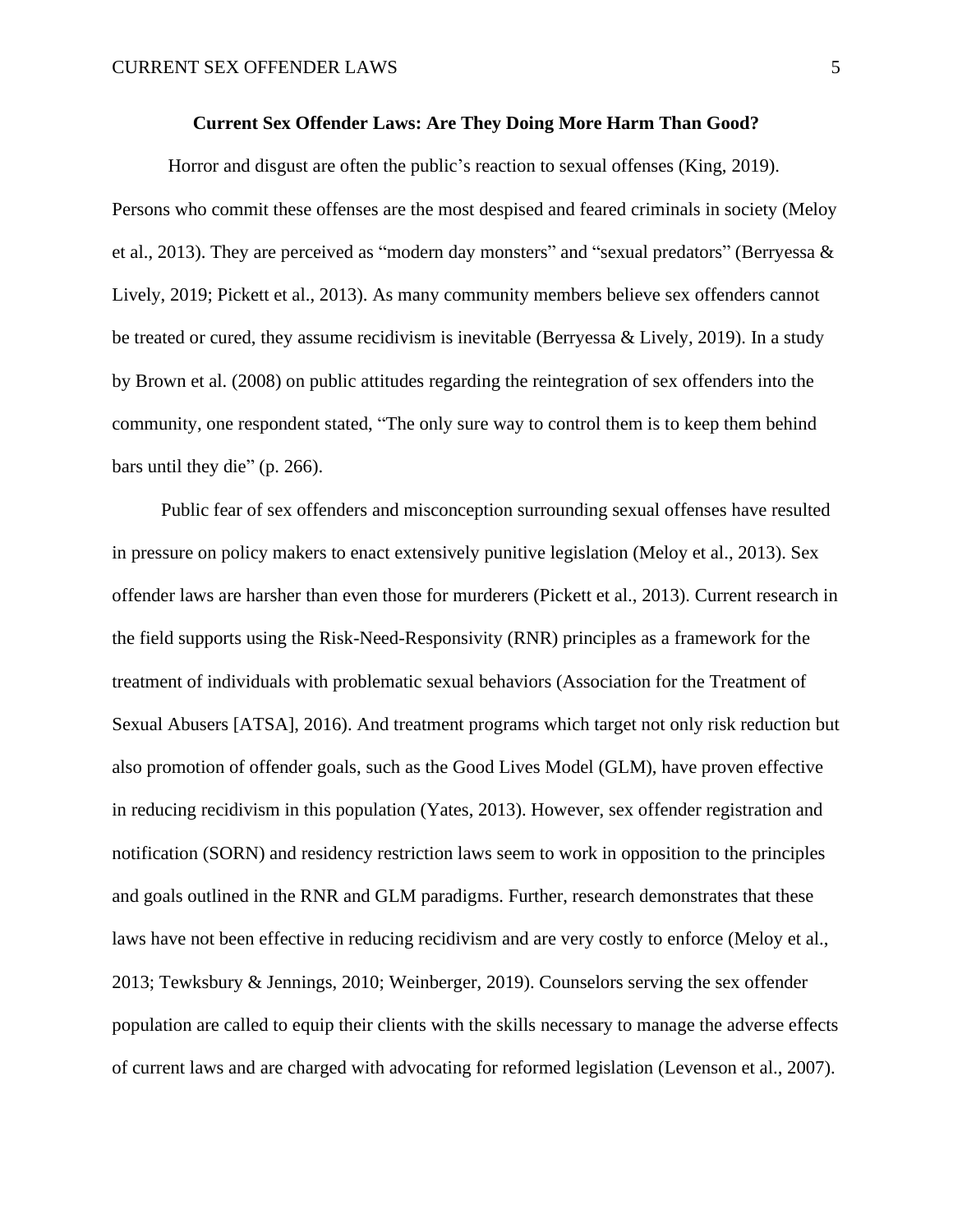#### **Review of Literature**

#### **Current Best Practices**

#### *Risk, Need, Responsivity*

According to the U.S. Department of Justice's Office of Sex Offender Sentencing, Monitoring, Apprehending, Registering, and Tracking (SMART; 2017), treatment models that adhere to the RNR principles are effective in reducing recidivism in individuals with problematic sexual behavior. While these principles were initially aimed at impacting criminal justice sanctions, they have come to influence treatment models perhaps even more so than sanctions (Yates, 2013). The RNR paradigm focuses on the principles of risk, need, and responsivity.

The risk principle includes elements of predicting recidivism and matching the appropriate level of treatment with the offender (Andrews et al., 1990). To predict the probability of recidivism, practitioners use validated assessment tools that measure both static and dynamic risk factors (Newsome & Cullen, 2017). Static risk factors are those that cannot be modified through intervention, such as age, criminal history, and sexual history (Yates, 2013). Dynamic risk factors can be changed through intervention and include "a lack of positive social influences, intimacy deficits, problems with sexual self-regulation, [and] problems with general selfregulation" (Yates, 2013, p. 90). Once risk is assessed, treatment intensity should be matched to the level of offender risk (Looman & Abracen, 2013), with those at highest risk of recidivism receiving more intensive programming than those measuring a low level of risk (Newsome & Cullen, 2017).

The need principle dictates that treatment should target criminogenic needs of individuals, or those characteristics that correlate with reoffending in general and sexual offense recidivism in particular (ATSA, 2016). Andrews and Bonta (2017) have identified eight key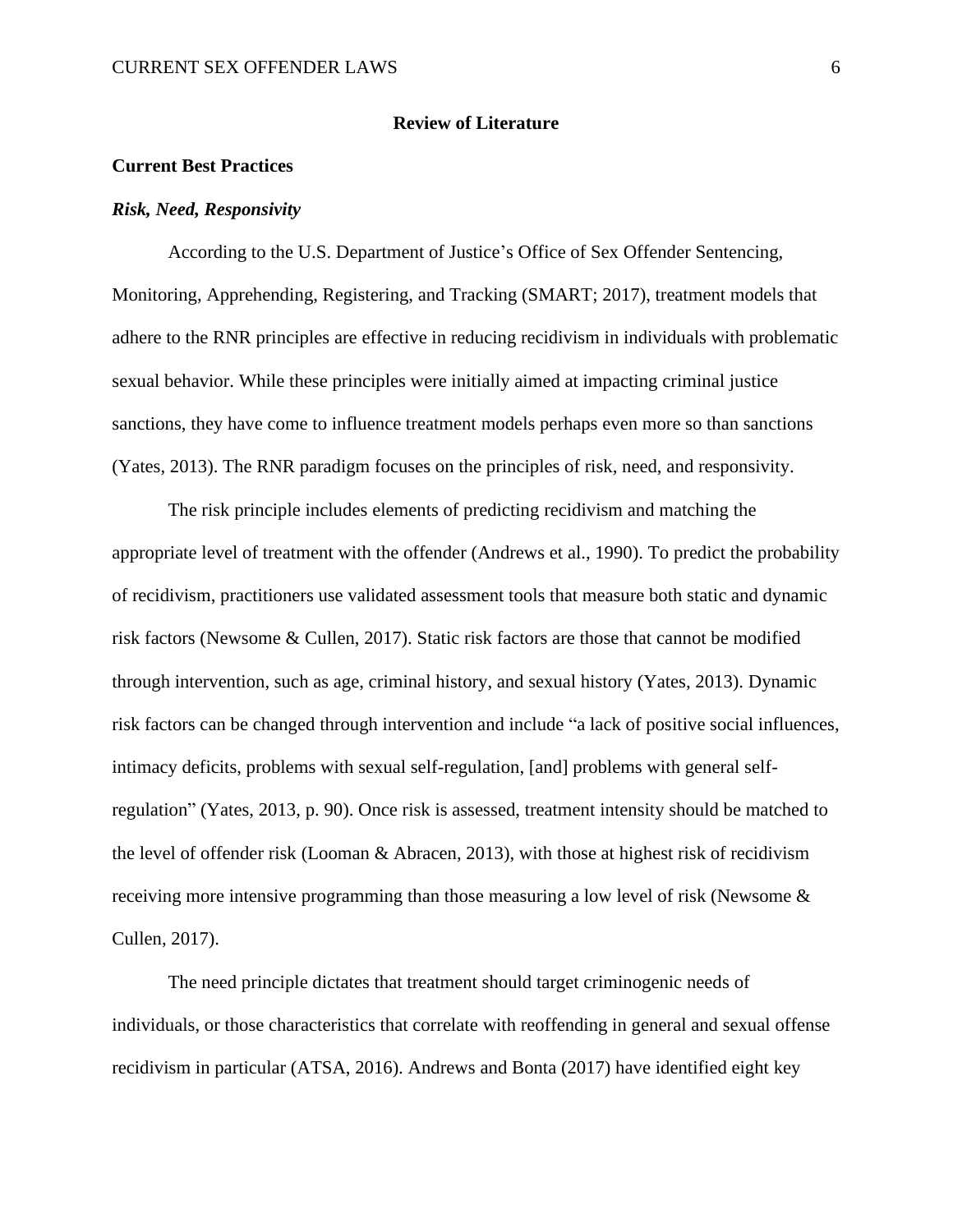#### CURRENT SEX OFFENDER LAWS 7

risk/need factors associated with the onset and maintenance of criminal behavior: (1) history of antisocial behavior, (2) antisocial personality pattern, (3) antisocial cognition and attitudes, (4) antisocial associates and isolation from prosocial individuals, (5) problematic circumstances of home, (6) problematic circumstances at school or work, (7) few if any positive leisure activities, and (8) substance abuse. Non-criminogenic needs, or needs with which there is no correlation to recidivism, should not be addressed in treatment (Looman & Abracen, 2013). Non-criminogenic needs can include self-esteem, empathy, and denial (Yates, 2013).

The responsivity principle establishes both general and specific components of effective treatment delivery (Newsome & Cullen, 2017). Cognitive behavioral therapy (CBT) has been acknowledged as one of the most effective treatment approaches for criminal offenders; therefore, in general CBT should be utilized as an intervention strategy to change behavior and reduce recidivism (Andrews & Bonta, 2017). Concurrently, individual characteristics of the offender must be specifically considered as well. "Language, culture, personality style, intelligence, anxiety levels, learning styles, and cognitive abilities" must be accounted for to assure maximum treatment effectiveness (Yates, 2013, p. 90). Practitioners working with sex offenders need to be cognizant of and responsive to these unique factors.

#### *Good Lives Model*

According to a 2009 survey conducted in North America by the Safer Society Foundation, approximately one-third of United States sexual abuser treatment programs listed the GLM as one of their top three therapeutic models, and over one-half of Canadian adult programs identified the GLM in their top three (McGrath et al., 2010). The GLM is a strengthbased approach founded on the belief that individuals who sexually offend are like most people; they are seeking psychological well-being (SMART, 2017). However, rather than focus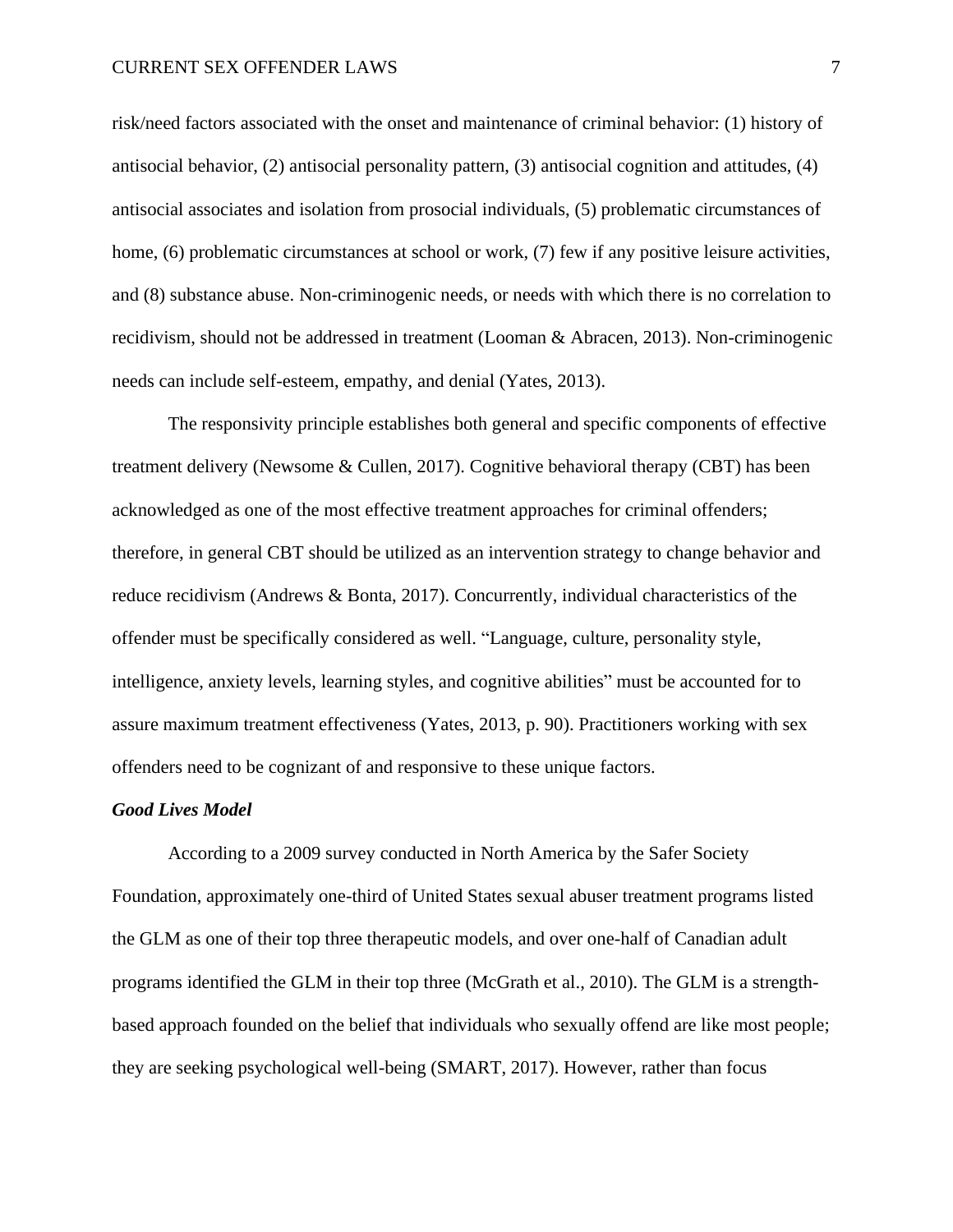exclusively on risk prevention, the GLM strives to reduce the probability of reoffending by supplying individuals with the "skills, attitudes and resources needed to lead a prosocial, fulfilling life" (SMART, 2017, p. 169).

Ward and Gannon (2006), two of the developers of the GLM, have reviewed psychological, biological, and anthropological research and identified what they have termed primary goods. Primary goods are activities, experiences, and situations that all individuals seek and that increase one's sense of fulfillment and happiness (Barnao et al., 2016). Primary goods include: (1) life (including healthy living and functioning); (2) knowledge; (3) excellence in work and play; (4) agency (i.e., autonomy and self-directedness); (5) inner peace (i.e., freedom from emotional turmoil and stress); (6) friendship (including intimate, romantic, and family relationships); (7) community; (8) spirituality (in the broad sense of finding meaning and purpose in life); (9) happiness; and (10) creativity (Barnao et al., 2016; Ward & Gannon, 2006). According to the GLM, individuals are intrinsically motivated to seek out all of the primary goods; however, a person's values and priorities in life influence the importance an individual attributes to each of the primary goods.

The GLM asserts individuals will resort to inappropriate or socially unacceptable methods to obtain the primary goods when other more adaptive ways are not available (Barnao et al., 2016). Therefore, offending behavior is an effort to obtain primary goods within the confines of internal capabilities (i.e., skills, attitudes, beliefs) and external conditions (i.e., lack of opportunities or resources; Barnao et al., 2016; Ward & Gannon, 2006). "These individual and environmental barriers to the attainment of primary goods constitute criminogenic needs" as identified in the RNR model (Barnao et al., 2016, p. 290).

#### **Sex Offender Laws**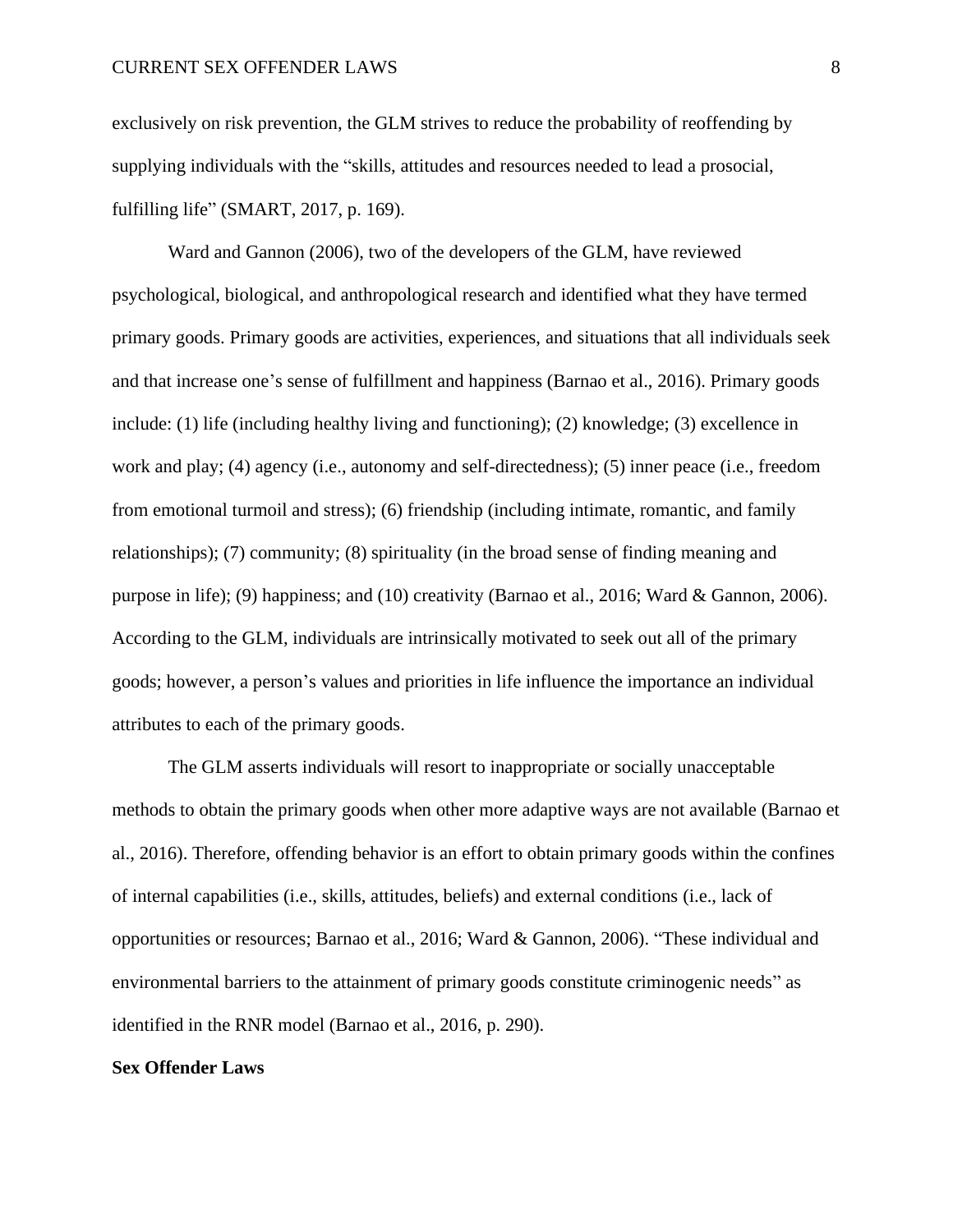#### *Sex Offender Registration and Notification*

According to DiBennardo (2018), convicted adult sex offenders are required to publicly register in all 50 U.S. states, and 37 states require juvenile sex offenders to register. While SORN laws differ from state to state, they all mandate that those convicted of certain sex offenses register with law enforcement for a fixed amount of time (Meloy et al., 2013). Individuals must provide identifying information, such as name, a photograph, address, race, age, height, weight, hair color, eye color, and convicted offenses to local authorities to be listed on publicly accessible resources (Tewksbury & Jennings, 2010). In most areas, there is additional notification to community members that a sex offender resides or plans to reside in a certain area (Meloy et al., 2013).

When registering in Minnesota for example, a sex offender must provide: a primary address; all secondary addresses; the address of all property owned, leased, or rented in Minnesota; the addresses of all places of employment; the address for any schools in which the person is enrolled; and identifying information for all vehicles owned or regularly driven (Diebel, 2012). If any of the above information changes, the offender is required to notify his or her corrections agent at least five days before the change is to take effect. In addition, if an offender is admitted to a health care facility, the offender must notify the facility upon admission that he or she is a registered predatory offender as well as update the corrections agent of admission. The facility is then sent a fact sheet which contains the name, physical description, offenses, and profile of likely victims of the offender; with the exception of hospitals, the facility is required to distribute the fact sheet to all facility residents.

#### *Residency Restrictions*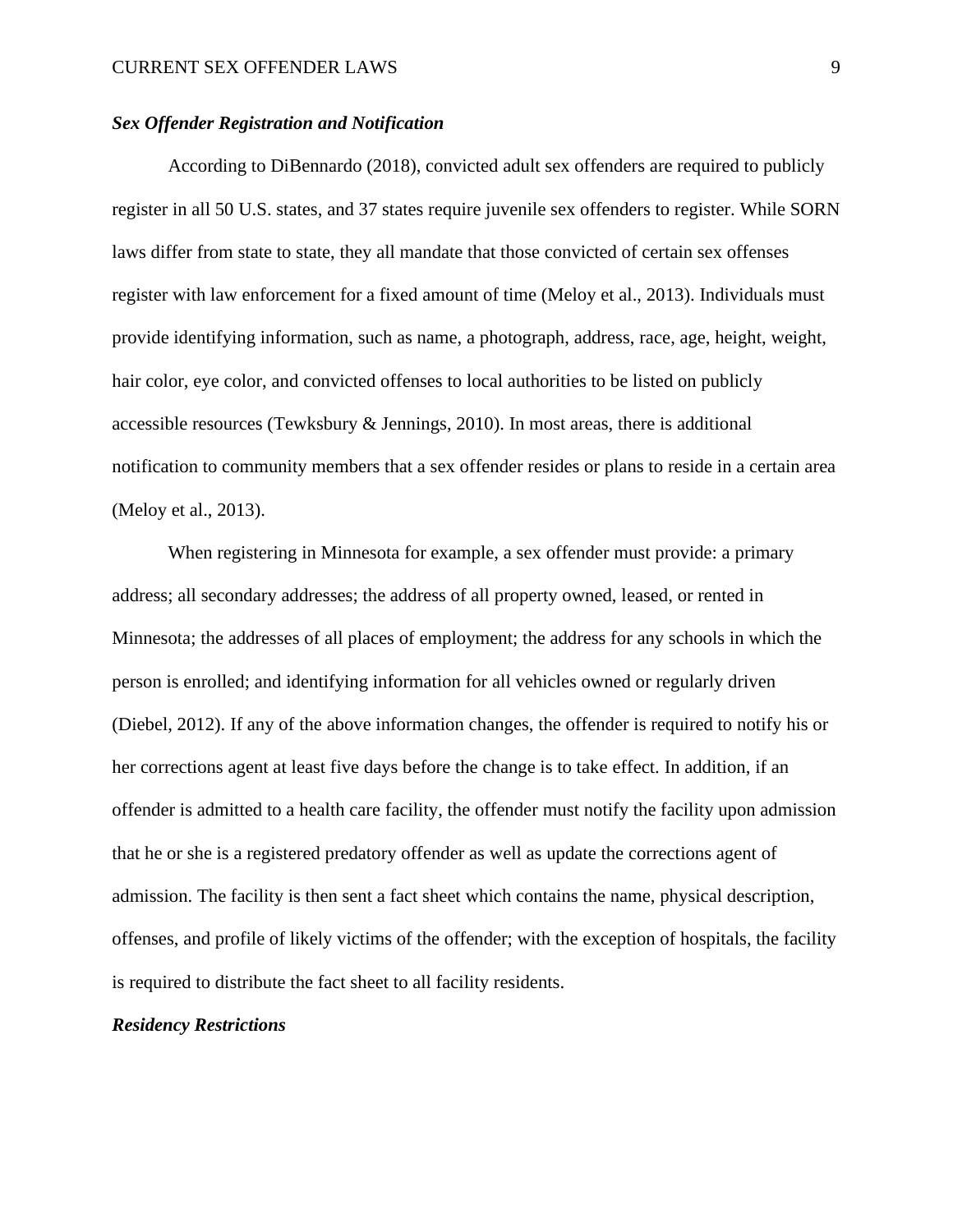Currently, 35 states in the U.S. have residency restrictions for sex offenders, and numerous other states allow local municipalities to enforce their own residency restrictions (Rozek, 2018). These laws prohibit sex offenders from living around areas where children congregate, such as schools, day cares, or parks (Huebner et al., 2014; Rydberg et al., 2014). The distance offenders must live from specified places varies; however, the radius is typically from 1,000 to 2,500 feet (Levenson et al., 2007). The rationale for these laws is to increase the distance between the offender and potential victims which presumably decreases the chance of a possible reoffense (Weinberger, 2019). Some states and municipalities limit these laws to those individuals who are assessed to be at highest risk of reoffending, while others enforce them on anyone convicted of a sex offense (Weinberger, 2019). And in some local governments, it is a crime for landlords to even rent to sex offenders (Levenson et al., 2007).

#### **Implications of Laws on Sex Offenders**

As outlined previously, the RNR principles and GLM treatment program identify factors that affect the probability of recidivism. Among these factors are items related to belonging in the community, secure employment, stable housing, strong relationships, and reduction of stress. Baker et al. (2019) maintain individuals who have access to these items are more likely to integrate into society successfully and less likely to recidivate. However, current sex offender legislation such as SORN and residency restrictions, while intended to protect the public, may not only be ineffective but might actually defeat the purpose of what they are trying to achieve (Weinberger, 2019).

SORN laws result in feelings of vulnerability and stigmatization for sex offenders; these feelings inhibit offenders from engaging in prosocial activities, employment, and educational pursuits (Tewksbury & Zgoba, 2009). While best treatment practices promote reentry and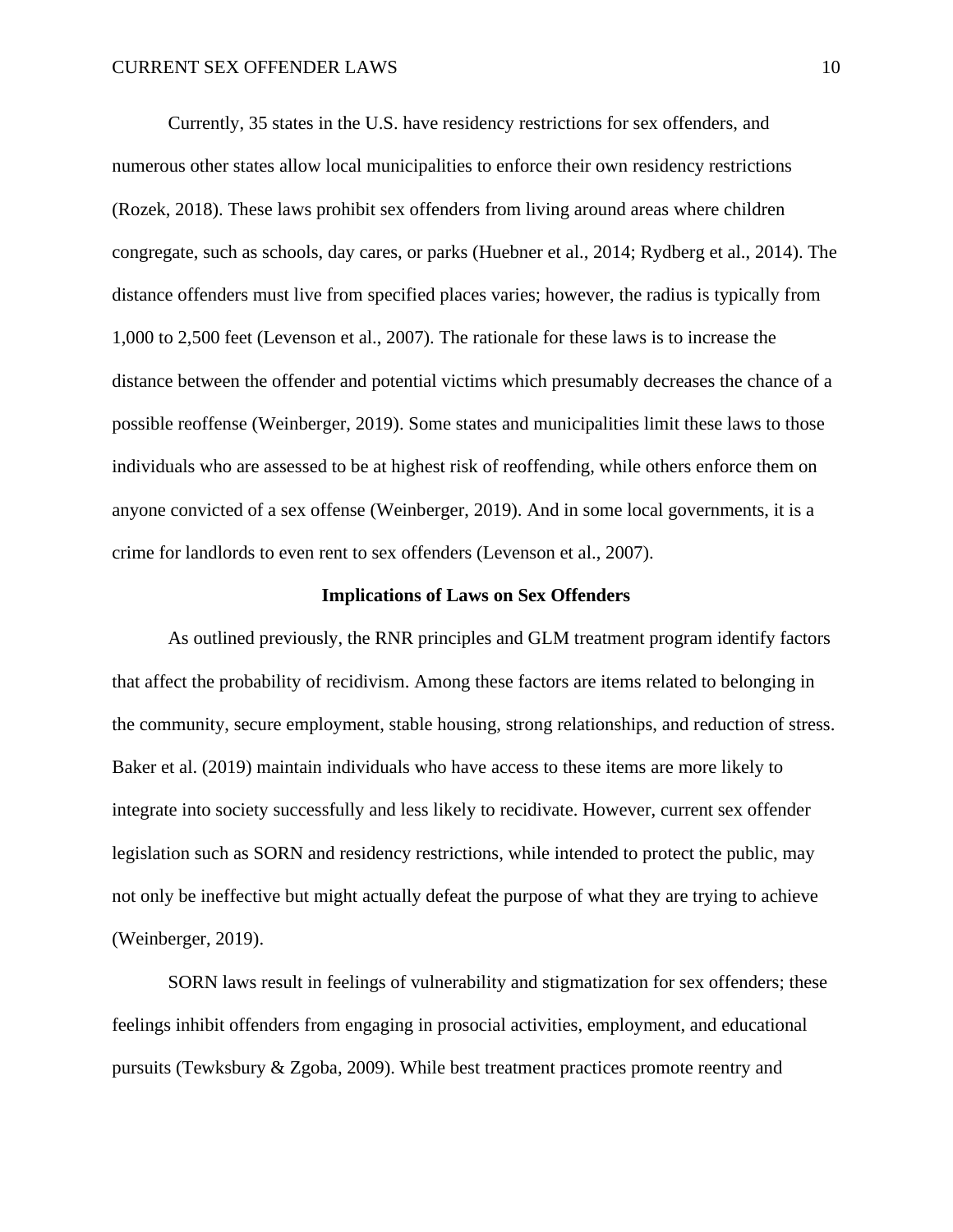#### CURRENT SEX OFFENDER LAWS 11

reintegration into the community, these laws impede that process and produce a greater likelihood of recidivism. SORN laws increase stress for offenders and have also led to vigilantism against some individuals (Meloy et al., 2013). In an analysis of eight individual surveys studying SORN's effects on sexual offenders who are subject to it, Lasher and McGrath (2012) found 8% of sex offenders reported physical assault or injury, 14% reported property damage, 20% reported being threatened or harassed, 30% reported job loss, 19% reported loss of housing, 16% reported a family member or roommate being harassed, and 40-60% reported negative psychological consequences. In one case, an offender was shot and killed by someone who looked up his name and residence information in the state's registry (Meloy et al., 2013).

Not only do SORN laws obstruct successful reentry into the community, but residency restrictions thwart this process as well. According to Zandbergen and Hart (2006), persons with a prior conviction for sex offense were limited to only 5% of available housing options within urban residential areas. Further, those registered as sex offenders were more likely to live in socially disorganized and undesirable communities (Mustaine & Tewksbury, 2011). Rydberg et al. (2014) posit that residency restrictions produce housing instability, transience, and homelessness which lead to a disruption in social bonds that would facilitate healthy reentry into society. Levenson and Hern (2007, as cited in Baker et al., 2019) demonstrated the compounded effects of residence restrictions and how they result in limited "access to stable housing, employment opportunities, social services, and social support" (p. 5). Thus, while treatment goals promote community, employment, housing, relationships, and peace of mind, current sex offender laws pose obstacles to achieving these goals.

#### **Effectiveness of Laws**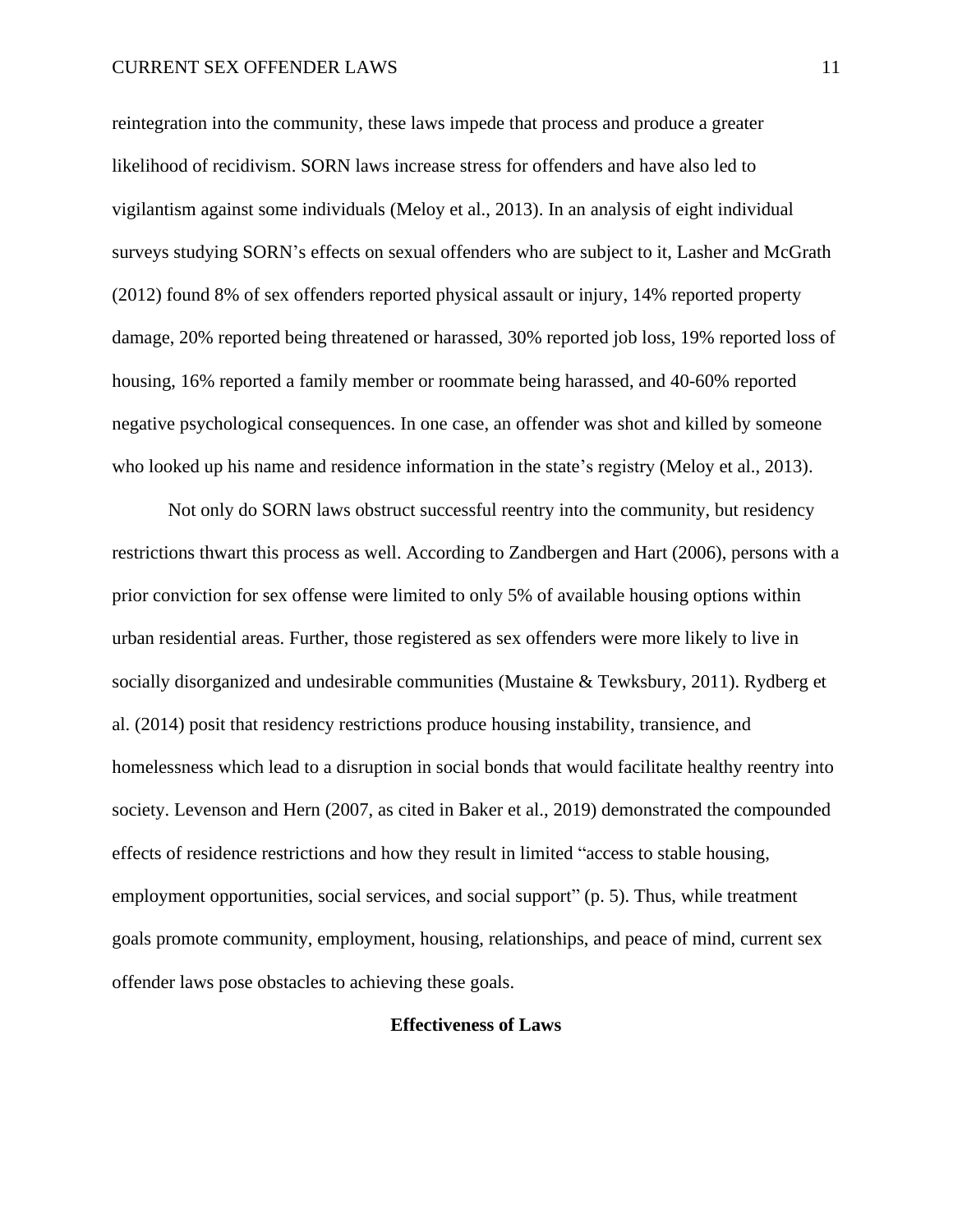Given current sex offender laws seem to work against therapeutic parameters for desistance, it is not surprising statistics demonstrate sex offender legislation is ineffective. Research has proven SORN laws have minimal if any positive impact on recidivism (Tewksbury & Jennings, 2010). And residence restrictions have not been shown to have a substantiated correlation to reduction in recidivism for sex offenders (Huebner et al., 2014). Tewksbury and Jennings (2010) believe that at best these policies are questionable to maintain and at worst are a needless consumption of resources.

SORN laws have been created under the general assumption that "sexual offenders are highly likely to recidivate, that SORN laws provide the community with increased information about sexual offenders, and that sexual offenders are thus deterred by the registration requirement" (Bouffard & Askew, 2017, para. 9). However, Bouffard and Askew (2017) found that after review of multiple studies on the effectiveness of SORN laws, these laws do not deter offenders from recidivating. In one study of 17,000 offenders in New York state, SORN laws had the opposite effect; those for whom community notification was mandatory recidivated twice as quickly than those not subject to community notification (Tewksbury & Jennings, 2010). As well, Zgoba et al. (2008) analyzed the impacts of SORN legislation in New Jersey, reviewing the trend of sex offenses in counties and the state as a whole over a 21-year period. Their overall conclusion was that SORN laws demonstrated no effect on sexual offenses.

Much like SORN laws, residency restrictions are based on false assumptions. Residency restrictions for sex offenders assume offenders choose to live close to potential victims and that distance between the offender and possible victim will decrease the likelihood of recidivism (Huebner et al., 2014). However, research indicates adults and children are much more likely to be victimized by friends or family rather than a stranger down the street (King, 2019).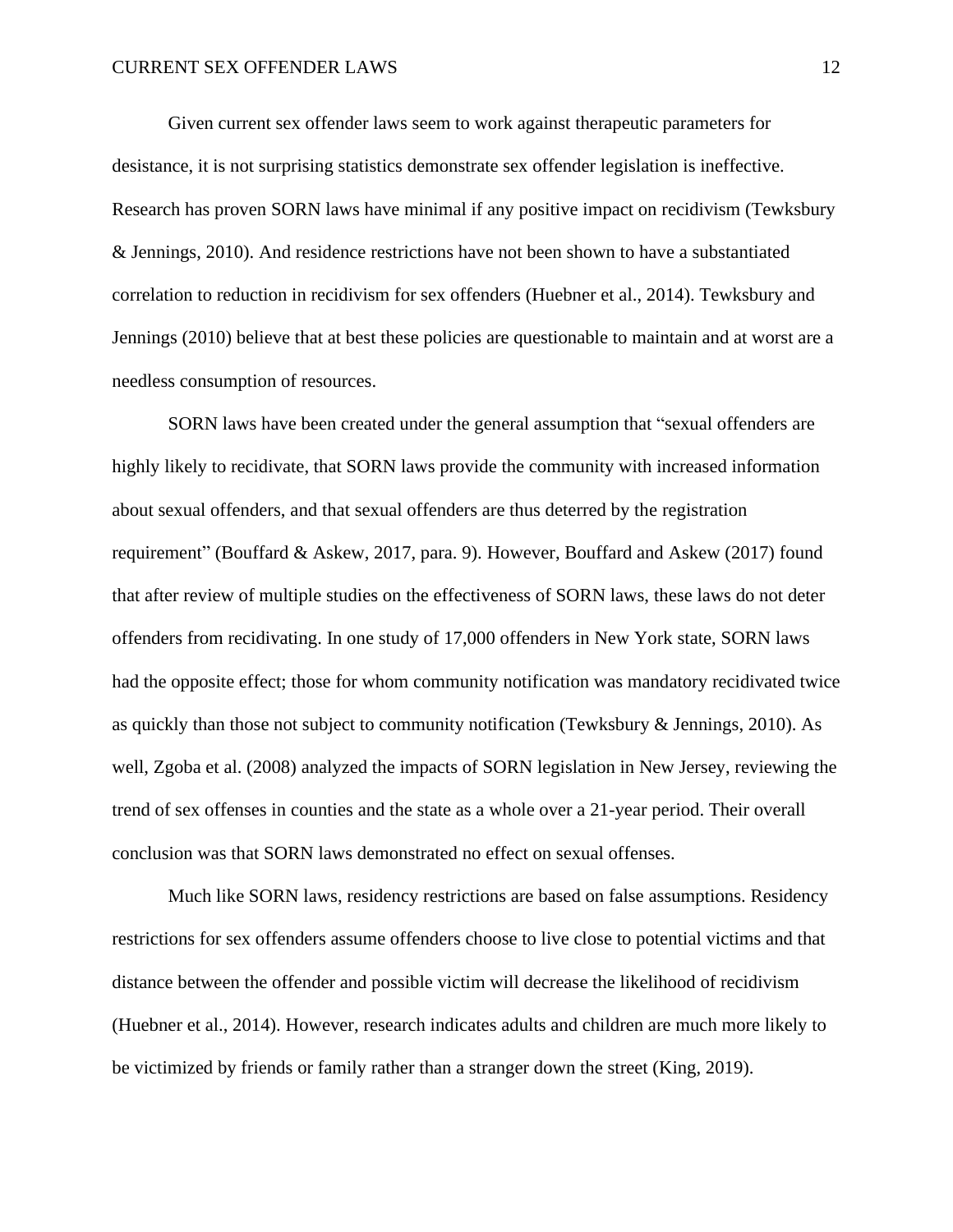Zandbergen et al. (2010) analyzed the residences of 330 sex offenders in Florida. Those who lived near schools or daycares did not reoffend more frequently than those who lived farther away. And in analysis of 224 sex offenders in Minnesota who recidivated, results suggest none of the offenses would have been prevented by residence restrictions (Levenson et al., 2007). As demonstrated above, residency restrictions often limit housing options and can create housing instability. Ryberg et al. (2014) discovered each address change made by an offender parolee actually increased the probability of rearrest by 25 percent.

While research indicates current sex offender laws are ineffective, states and communities continue to expend valuable money and resources to create and enforce these laws (Weinberger, 2019). Costs of the implementation and maintenance of sex offender laws include system development, classification, enforcement personnel, judicial and correctional costs, and legal costs (Harris & Lobanov-Rostovsky, 2010). The Congressional Budget Office estimated the cost of implementation of original SORN laws to be \$1.2 billion, with maintenance of these laws costing hundreds of millions more (Vaughn, 2016). Tewksbury and Jennings (2010) believe that costs associated with maintaining SORN policies have significant economic implications with virtually no reduction in sex offender recidivism. And the National Association for Rational Sex Offense Laws (NARSOL; n.d.) believes sex offender registries are "ineffective, wasteful, and contradictory to rehabilitation and public safety" (Our Goals section).

#### **Implications for Counselors Working with Sex Offenders**

As mental health professionals working with sex offenders, counselors are called to support clients under current legislation while also advocating for reform. Counselors must be aware of the ramifications that accompany sex offender laws and prepare clients to manage the collateral consequences. Counselors have an opportunity to educate policy makers on the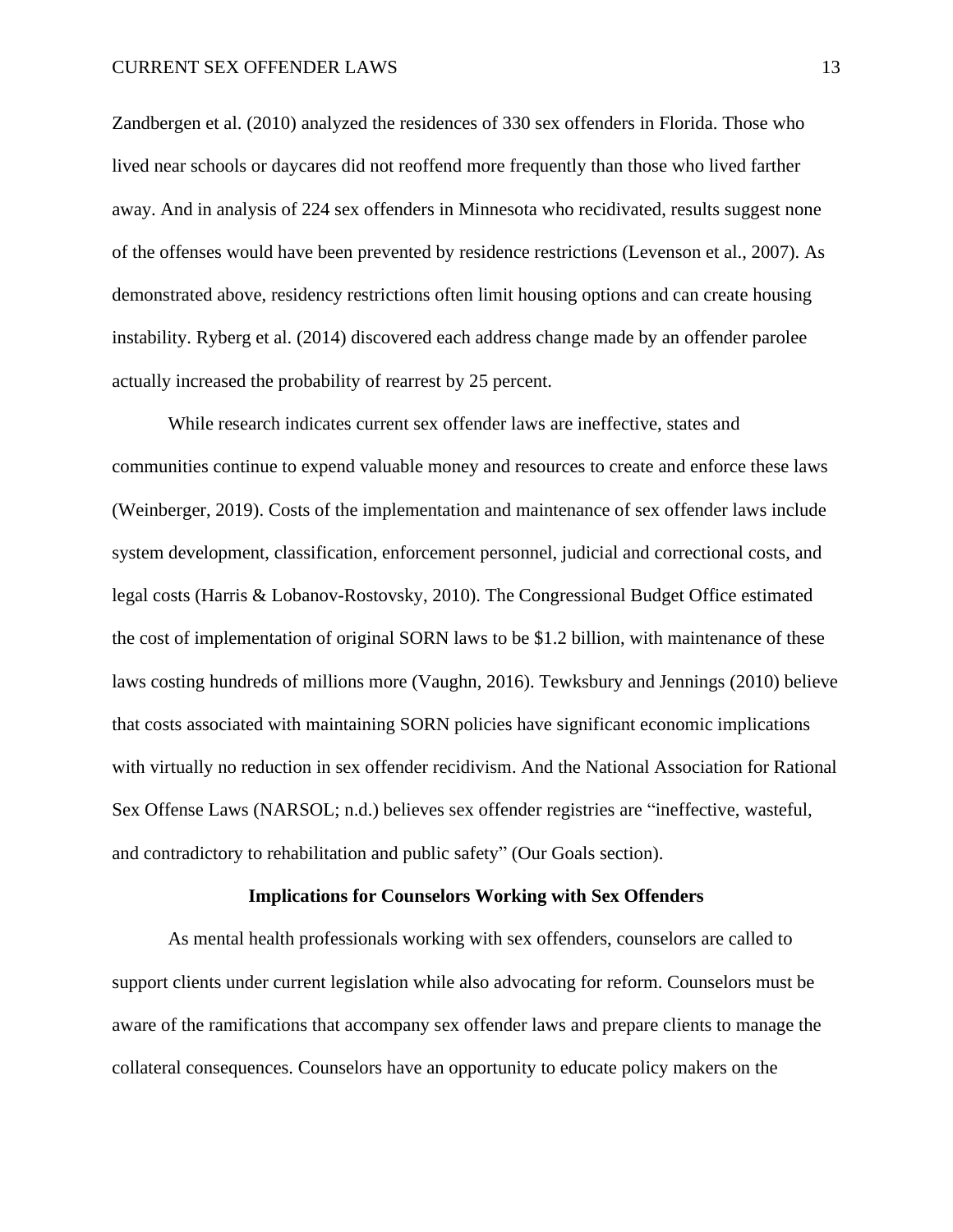empirical evidence surrounding laws and propose legislation that might reduce recidivism thus protecting the public.

SORN and residency restriction laws generate social and psychological consequences. Levenson et al. (2007) contend negative environmental conditions caused by legislation affect dynamic risk factors and "should be an integral part of ongoing assessment, management, and service planning" (p. 6). Baker et al. (2019) suggest identifying barriers to integration early on when offenders may be reentering the community. Educating sex offenders regarding the obstacles and adverse reactions they may face in the community may also be beneficial (Huebner et al., 2014). Tewksbury and Jennings (2010) recommend counselors aid offenders in creating support networks to help regulate ensuing transience, instability, and stress. Counselors can prepare clients with the skills and resources necessary to manage factors that will test their coping abilities and could increase their risk of reoffense.

In addition to supporting offenders in their reentry, counselors can provide law makers with empirical evidence to guide them in designing legislation that will promote successful community integration therefore maximizing the potential for community safety (Levenson et al., 2007). Exploring improvements to sex offender management may lead to the expansion, development, or reallocation of resources to support the unique transition of sex offenders (Huebner et al., 2014). Counselors can become involved with organizations, such as NARSOL, that advocate for sex offenders. NARSOL's (n.d.) vision is to free society "from public shaming, dehumanizing registries, discrimination, and unconstitutional laws" (Our Vision section). Through these venues, counselors can assist in replacing laws based on fear with those grounded in facts and reason.

# **Conclusion**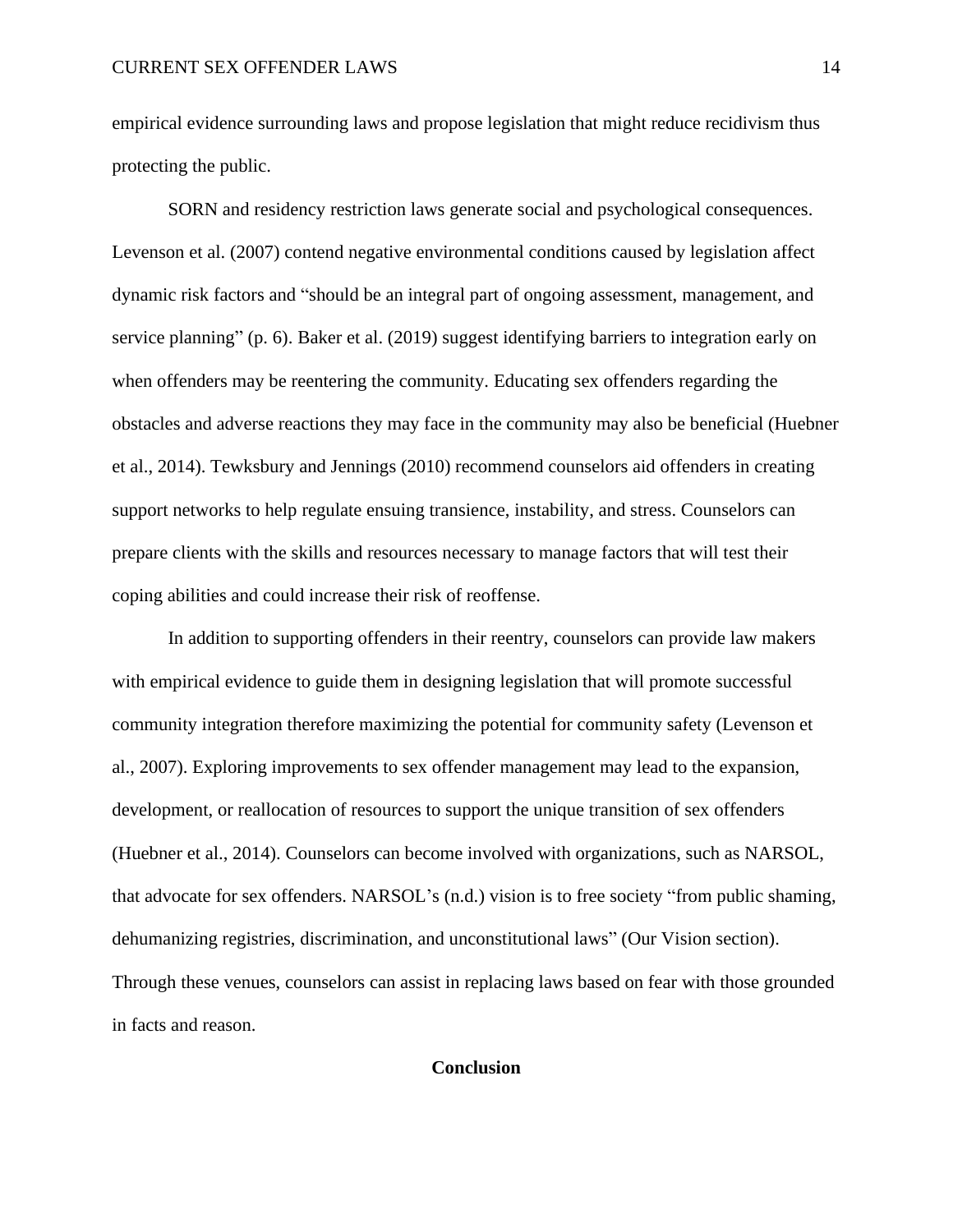The goal of sex offender legislation is to protect individuals from sexual abuse. This goal is without fault; however, its methods and efficacy require scrutiny. Experts in the field of sex offender treatment have demonstrated the need for approaches that target the risk, needs, and responsivity of an offender while also promoting personal fulfillment through prosocial means. SORN laws and residency restrictions may increase an offender's risk and inhibit an offender's ability to reintegrate into society successfully. Evidence has shown these laws do little to protect the public and, in some cases, increase rates of recidivism. As professionals working with sex offenders, counselors are in a unique position to support offenders while also advocating for legislative reform. Tewksbury and Jennings (2010) underscore the necessity of reform when they assert **"**individuals who experience high levels of stress, coupled together with isolation, unemployment, housing difficulties (or homelessness), and strained familiar and social relationships, are a much greater potential public safety risk than individuals with strong support systems and community integration" (p. 580). Therefore, if the goal of sex offender legislation is truly to protect individuals from sexual abuse, then reform of these laws is imperative.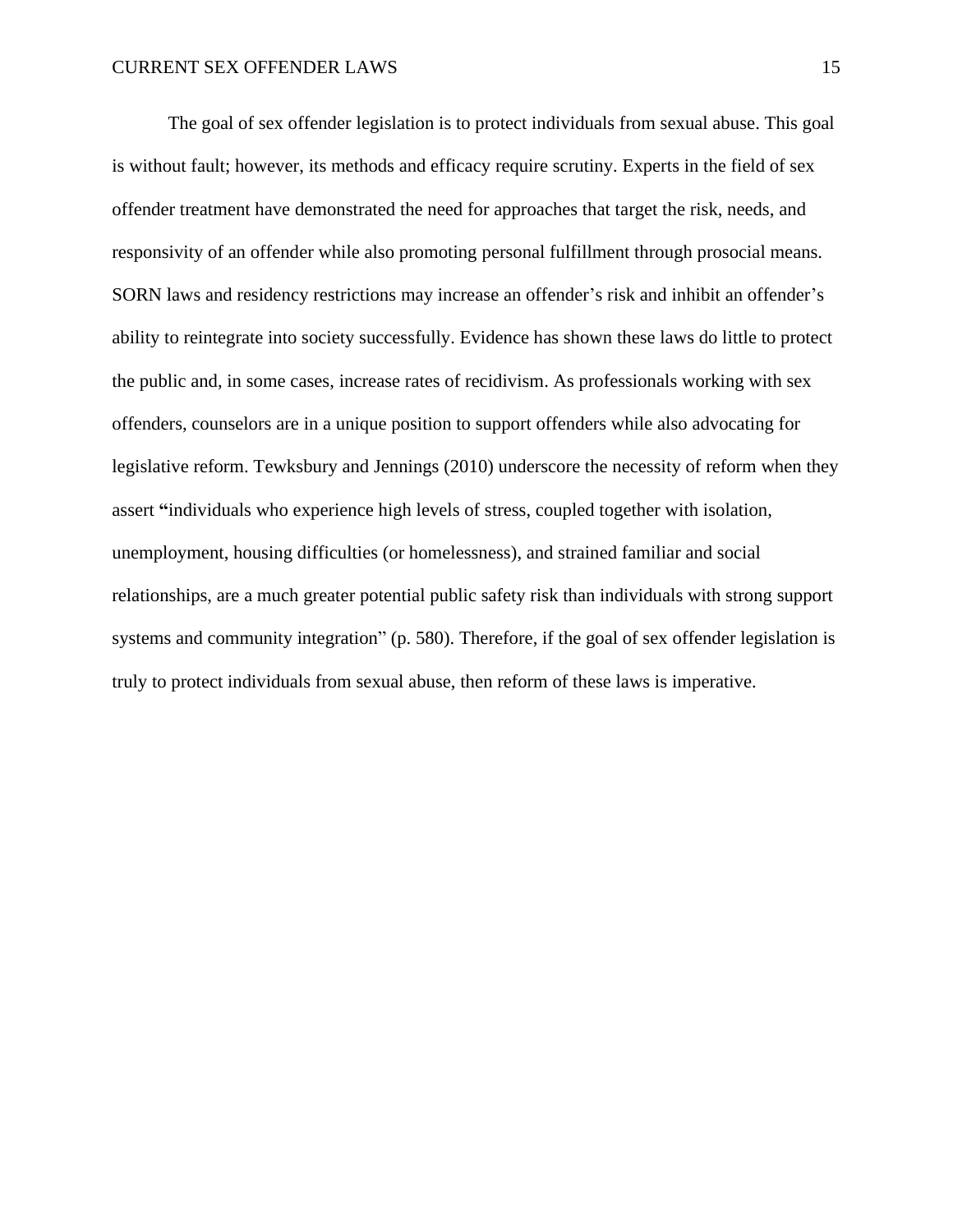#### **Author's Note**

I first want to acknowledge the pain and suffering sexual abuse inflicts on its victims; the resulting consequences affect these individuals throughout their lives. Survivors of sexual abuse demonstrate a strength and resilience no human should have to display. I regret that any person should have to experience the trauma that accompanies sexual abuse.

In the same breath, those that commit sexual abuse are also people. They are striving to fulfill the same basic human needs we all are. This fulfillment comes more easily to some, while others to resort to maladaptive methods due to unfortunate life circumstances. More often than not, those who sexually abuse have their own history of trauma. As the saying goes, "Hurt people hurt people." As a society, we can only hope to heal the hurting through love and compassion.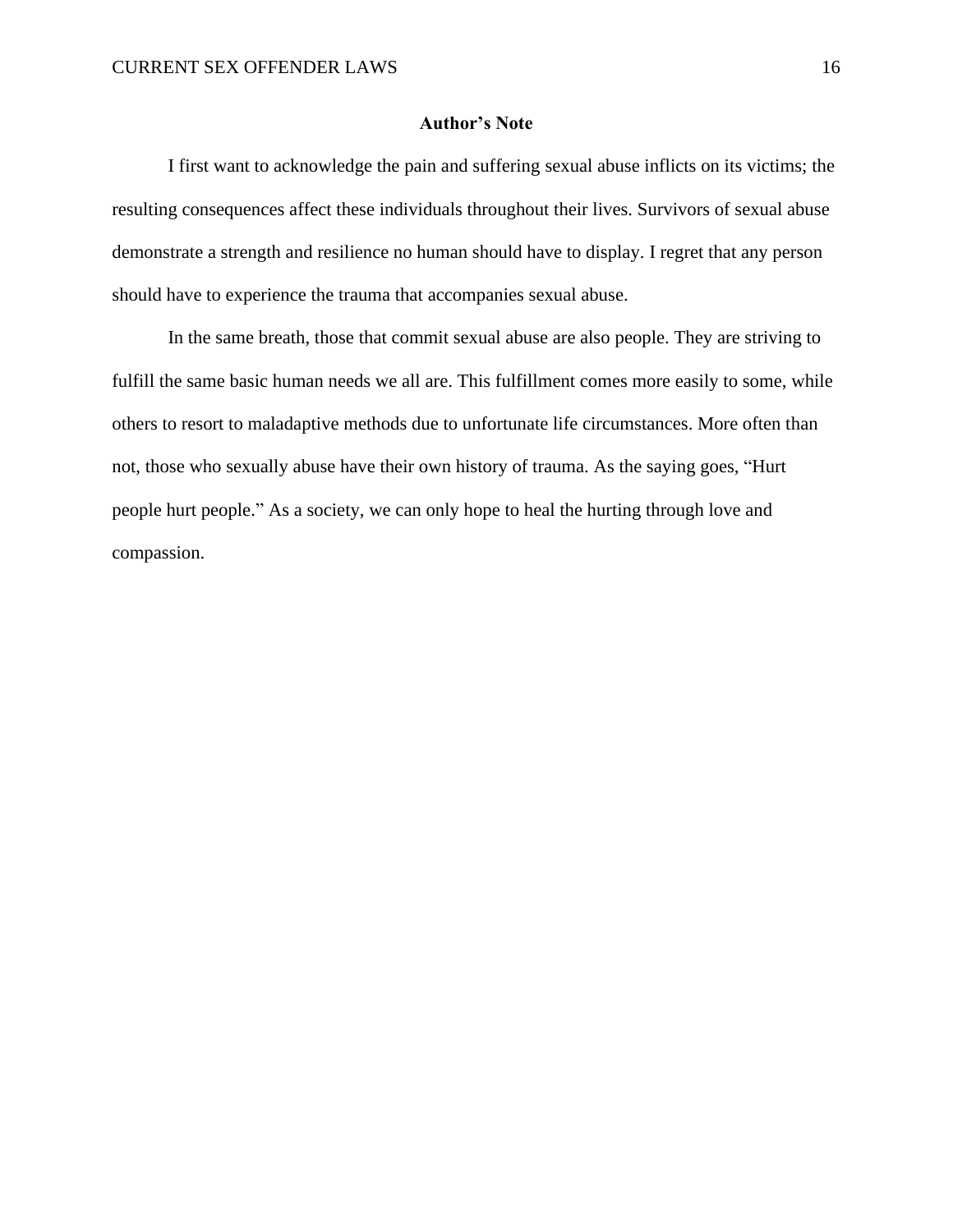#### References

- Andrews, D., & Bonta, J. (2017). *The psychology of criminal conduct* (6<sup>th</sup> ed.) [Kindle DX version]. Amazon.
- Andrews, D., Bonta, J., & Hoge, R. D. (1990). Classification for effective rehabilitation: Rediscovering psychology. *Criminal Justice and Behavior, 17*(1), 19-52. https://doi.org/10.1177/0093854890017001004
- Association for the Treatment of Sexual Abusers. (2016, August). *Sex offender treatment for adult males.* https://www.atsa.com/pdfs/Policy/SexOffenderTreatmentAugust2016.pdf
- Baker, T., Zgoba, K., & Gordon, J. A. (2019, November). Incarcerated for a sex offense: Inprison experiences and concerns about reentry. *Sexual Abuse,* 1-22. https://doi.org/10.1177/1079063219884588
- Barnao, M., Ward, T., & Robertson, P. (2016). The Good Lives Model: A new paradigm for forensic mental health. *Psychiatry, Psychology and Law, 23*(2), 288-301. https://doi.org/10.1080/13218719.2015.1054923
- Berryessa, C. M., & Lively, C. (2019). When a sex offender wins the lottery: Social and legal punitiveness toward sex offenders in an instance of perceived injustice. *Psychology, Public Policy, and Law, 25*(3), 181–195. https://doi.org/10.1037/law0000198
- Bouffard, J. A., & Askew, L. N. (2017). Time-series analyses of the impact of sex offender registration and notification law implementation and subsequent modifications on rates of sexual offenses. *Crime & Delinquency, 65*(11), 1483–1512. https://doi.org/10.1177/0011128717722010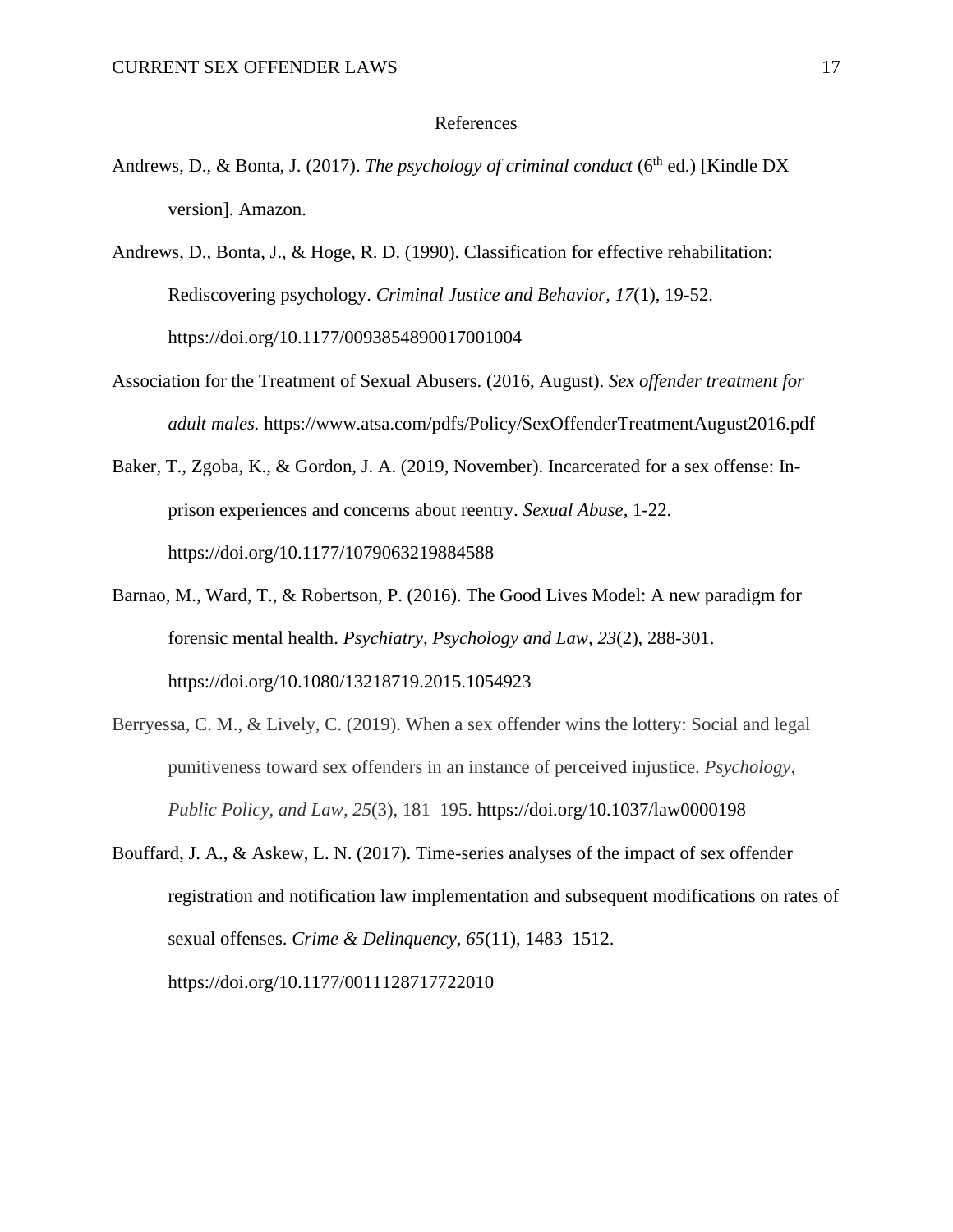- Brown, S., Deakin, J., & Spencer, J. (2008). What people think about the management of sex offenders in the community. *Howard Journal of Criminal Justice, 47*(3), 259–274. https://doi.org/10.1111/j.1468-2311.2008.00519.x
- DiBennardo, R. A. (2018). Ideal victims and monstrous offenders: How the news media represent sexual predators. *Socius: Sociological Research for a Dynamic World, 4*, 1-20. https://doi.org/10.1177/2378023118802512
- Diebel, J. (2012). *Sex offenders and predatory offenders: Minnesota criminal and civil regulatory laws*. Minnesota House of Representatives. https://www.house.leg.state.mn.us/hrd/pubs/sexofdr.pdf
- Harris, A. J., & Lobanov-Rostovsky, C. (2010). Implementing the Adam Walsh Act's sex offender registration and notification provisions: A survey of the states. *Criminal Justice Policy Review, 21*(2), 202-222. https://doi.org/10.1177/0887403409346118
- Huebner, B. M., Kras, K. R., Rydberg, J., Bynum, T. S., Grommon, E., & Pleggenkuhle, B. (2014). The effect and implications of sex offender residence restrictions. *Criminology & Public Policy, 13*(1), 139-168. https://doi.org/10.1111/1745-9133.12066
- King, L. L. (2019). Perceptions about sexual offenses: Misconceptions, punitiveness, and public sentiment. *Criminal Justice Policy Review, 30*(2), 254-273. https://doi.org/10.1177/0887403416660150
- Lasher, M. P., & McGrath, R. J. (2012). The impact of community notification on sex offender reintegration: A quantitative review of the research literature. *International Journal of Offender Therapy and Comparative Criminology, 56*(1), 6-28. https://doi.org/10.1177/0306624X10387524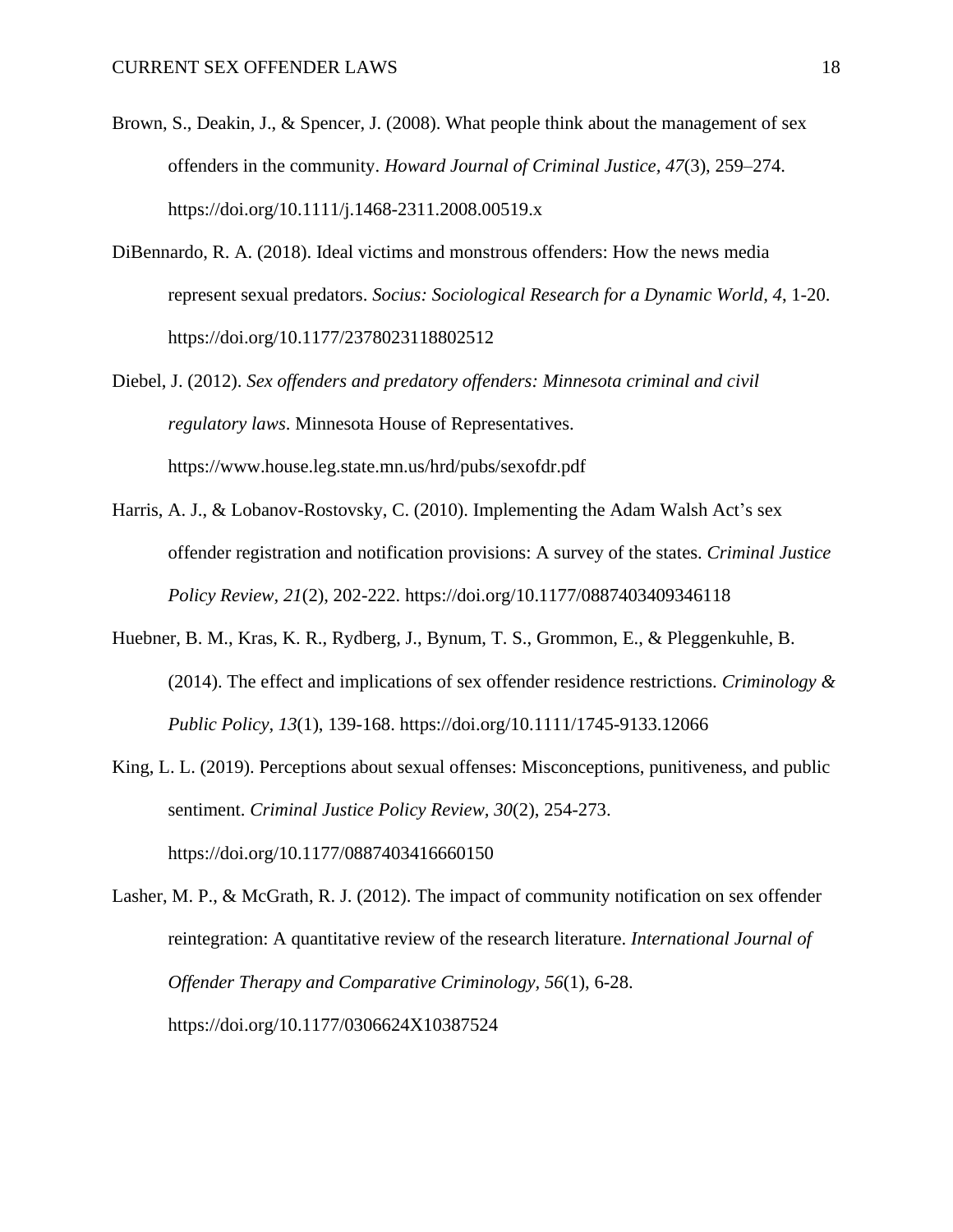- Levenson, J., Zgoba, K., & Tewksbury, R. (2007). Sex offender residence restrictions: Sensible crime policy or flawed logic? *Federal Probation, 71*(3), 2-9.
- Looman, J., & Abracen, J. (2013). The risk need responsivity model of offender rehabilitation: Is there really a need for a paradigm shift. *International Journal of Behavioral Consultation and Therapy, 8*(3-4), 30-36. https://doi.org/10.1037/h0100980
- McGrath, R., Cumming, G., Burchard, B., Zeoli, S., & Ellerby, L. (2010). *Current Practices and Emerging Trends in Sexual Abuser Management: The Safer Society 2009 North American Survey*. Safer Society Press.
- Meloy, M., Curtis, K., & Boatwright, J. (2013). The sponsors of sex offender bills speak up: Policy makers' perceptions of sex offenders, sex crimes, and sex offender legislation. *Criminal Justice and Behavior, 40*(4), 438–452. https://doi.org/10.1177/0093854812455740
- Mustaine, E. E., & Tewksbury, R. (2011). Residential relegation of registered sex offenders. *American Journal of Criminal Justice, 36*, 44-57. https://doi.org/10.1007/s12103-010- 9102-2
- National Association for Rational Sexual Offense Laws. (n.d.). *Vision, mission, and goals.* <https://narsol.org/about-us/vision-mission-and-goals/>
- Newsome, J., & Cullen, F. T. (2017). The risk-need-responsivity model revisited: Using biosocial criminology to enhance offender rehabilitation. *Criminal Justice and Behavior, 44*(8), 1030-1049. https://doi.org/10.1177/0093854817715289
- Office of Sex Offender Sentencing, Monitoring, Apprehending, Registering, and Tracking. (2017). *Sex offender management assessment and planning initiative.*  https://smart.ojp.gov/somapi/initiative-home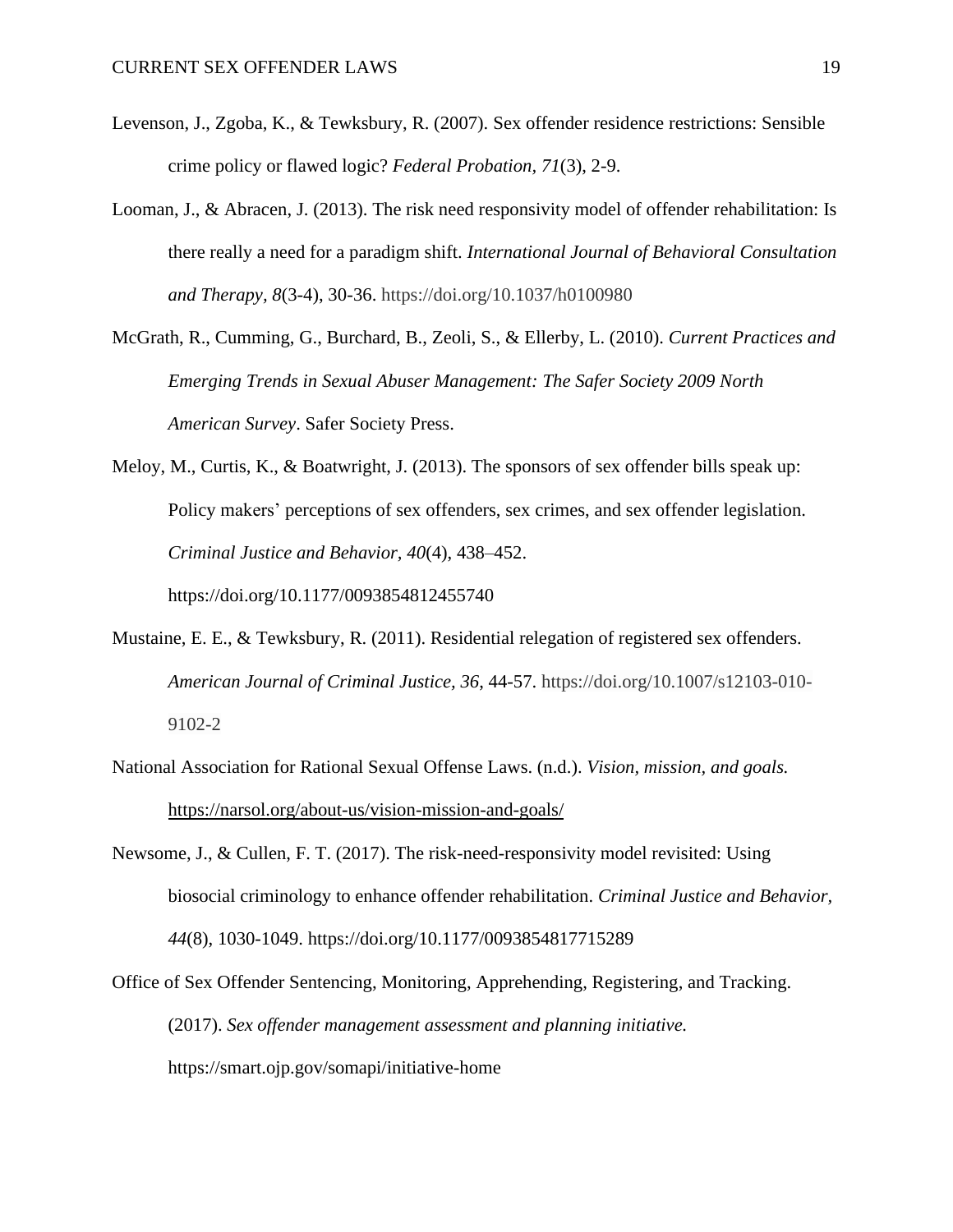Pickett, J. T., Mancini, C., & Mears, D. P. (2013). Vulnerable victims, monstrous offenders, and unmanageable risk: Explaining public opinion on the social control of sex crime. *Criminology, 51*(3), 729-759. https://doi.org/10.1111/1745-9125.12018

Rozek, S. (2018, May 15). *Coast to coast, sex offender residency restrictions waste money, create havoc.* Criminal Legal News. https://www.criminallegalnews.org/news/2018/may/15/coast-coast-sex-offenderresidency-restrictions-waste-money-create-havoc/

- Rydberg, J., Grommon, E., Huebner, B. M., & Bynum, T. (2014). The effect of statewide residency restrictions on sex offender post-release housing mobility. *Justice Quarterly, 31*(2), 421-444. https://doi.org/10.1080/07418825.2012.667141
- Tewksbury, R., & Jennings, W. G. (2010). Assessing the impact of sex offender registration and community notification on sex-offending trajectories. *Criminal Justice and Behavior, 37*(5), 570-582. https://doi.org/10.1177/0093854810363570

Tewksbury, R., & Zgoba, K. M. (2009). Perceptions and coping with punishment: How registered sex offenders respond to stress, internet restrictions, and the collateral consequences of registration. *International Journal of Offender Therapy and Comparative Criminology, 54*(4), 537-551. https://doi.org/10.1177/0306624X09339180

Vaughn, J. (2016, March 26). When facts aren't facts: A look at the effectiveness of sexual offender registries. *The Sentinel.* https://cumberlink.com/news/local/closer\_look/whenfacts-aren-t-facts-a-look-at-the-effectiveness/article\_01b3ec77-053f-5a8f-8436- 5cab0a2090c6.html